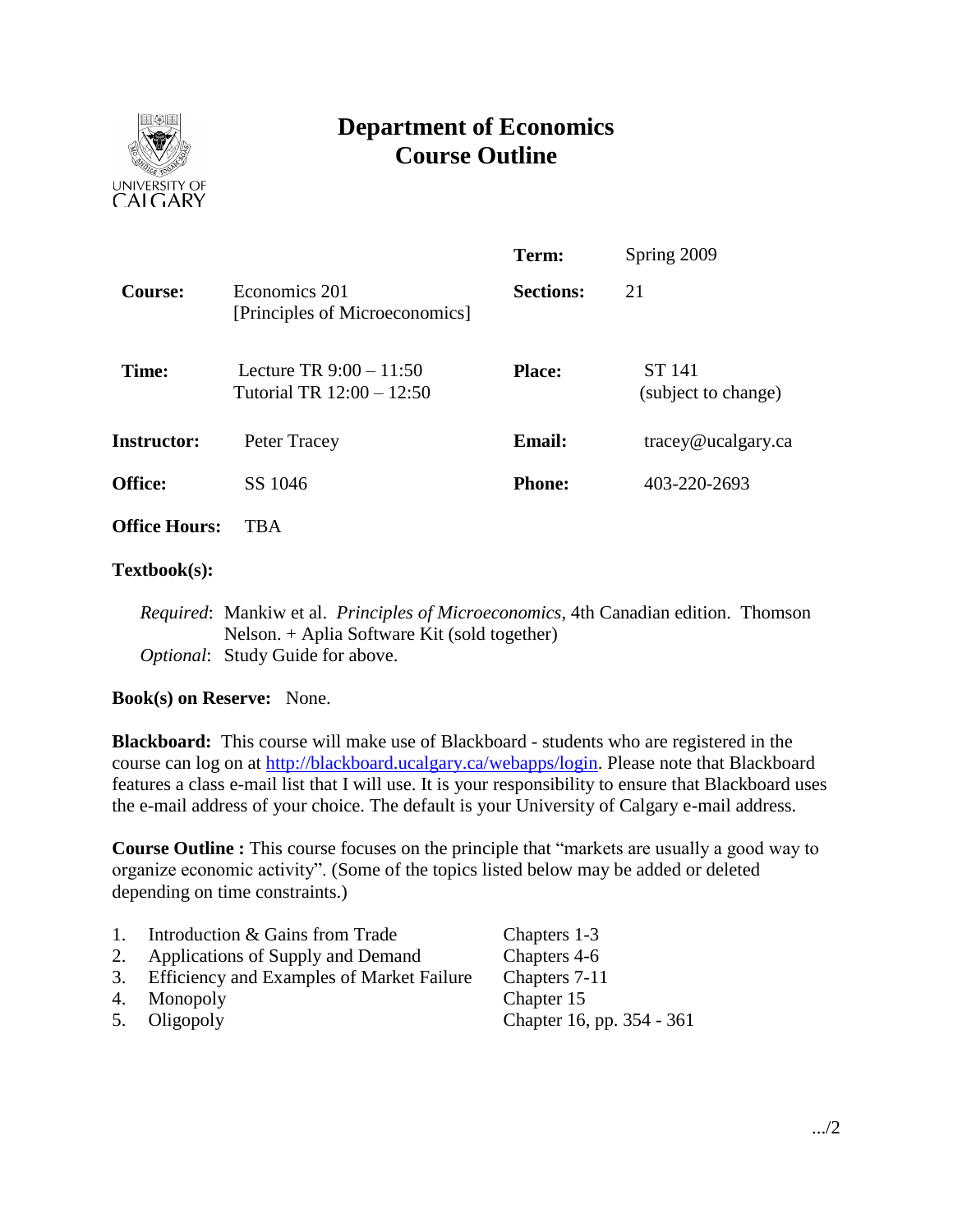# **Grade Determination and Final Examination Details:**

| 4 assignments (using Aplia), of which the 3 best will count | <b>20 %</b> |
|-------------------------------------------------------------|-------------|
| Midterm Examination: Thursday, June 4, 2009                 | 30%         |
| Final Examination                                           | .50%        |

## Assignments:

- 1. In order to complete assignments in this course, you will be required to access the Aplia website at [http://econ.aplia.com.](http://econ.aplia.com/) Please register on the website within the first week of classes.
- 2. Due dates for the assignments will be announced on the Aplia site during the first week of the semester.
- 3. Course material dealing with a particular assignment will typically be covered in class at least two days before the assignment is due; thus, assignments can be completed at any time up to and including the due date. Only the best three assignments will count towards your final mark. Given these factors, only situations where someone can document illness or domestic affliction for an extended period (i.e., the entire 2 days prior to the due date) would possibly warrant shifting the assignment weight to the final exam. Furthermore, technical problems can be expected to occur sometimes with computer systems and internet availability, so it may be a good idea to not wait until the last minute to submit your assignment. Technical problems will typically not justify shifting the assignment weight to the final exam.
- 4. Using Aplia, you will be able to complete practice problem sets prior to each assignment. In the practice problem sets, you will obtain immediate feedback as to whether you have answered a question correctly. In many cases you will be provided with an explanation if you have not answered correctly. Your results in the practice problem sets are not counted or reported to the instructor. It is strongly recommended that you do the practice problems related to a particular assignment prior to completing the assignments.
- 5. Emails regarding Aplia should be directed towards the providers of Aplia, or to the teaching assistants (TAs), who will be assigned to this course.

## Examinations*:*

- 1. Examinations will consist of multiple choice questions.
- 2. The midterm examination will be held during the lecture time. **The exam must be completed during the specified time. Extra time will not be given for any reason.**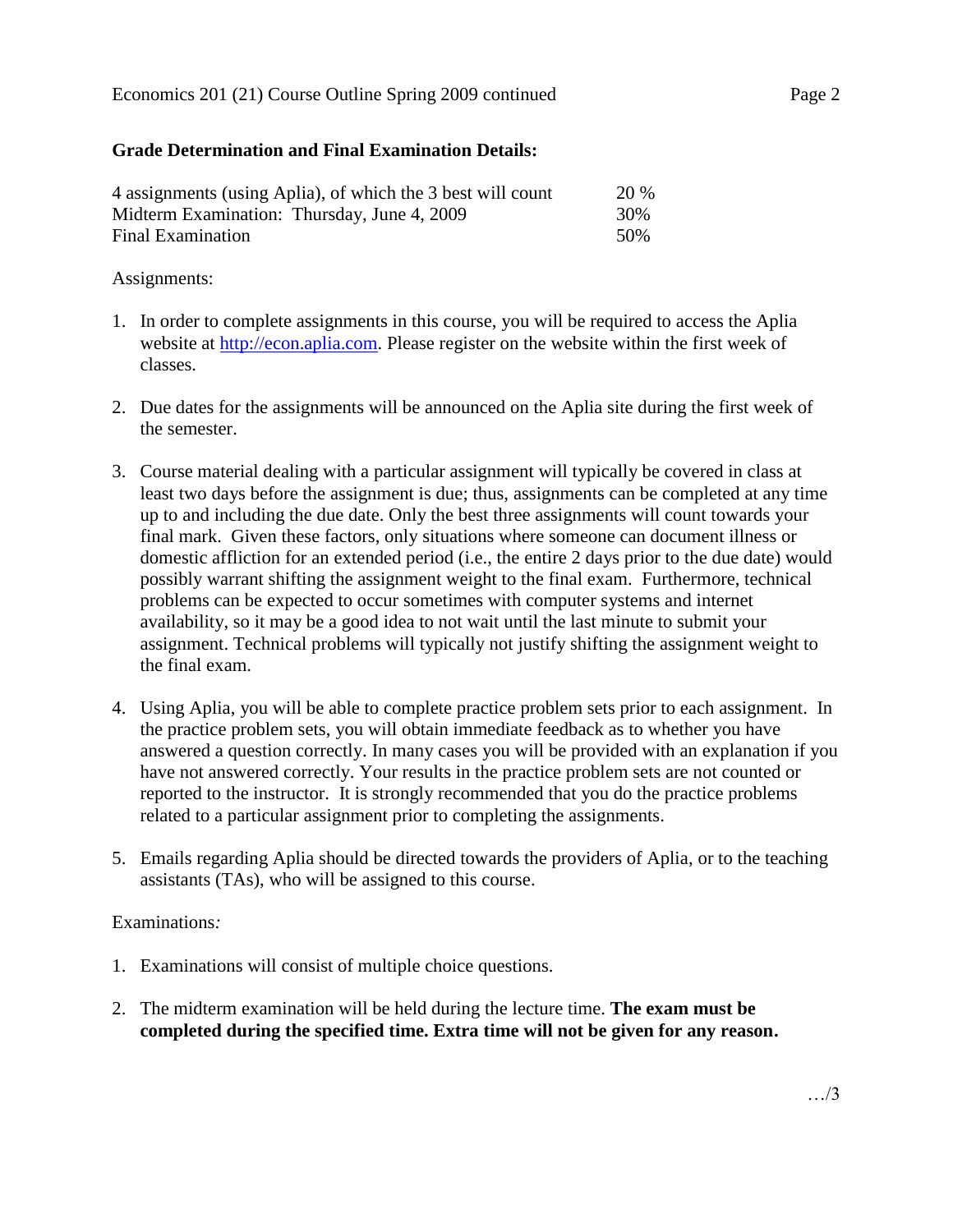- 3. The final examination will last for two hours and will be scheduled by the Registrar. **The exam must be completed during the specified time. Extra time will not be given for any reason.**
- 4. The use of a non-programmable calculator during tests and examinations is permitted. **The use of graphing calculators, cell phones, and computers is not permitted.**

Assignments, the midterm exam, and the final exam are marked on a numerical (percentage) basis and then converted to letter grades. The course grade is then calculated using the weights indicated above. As a guide to determining standing, these letter grade equivalences will generally apply:

| $A+ 97-100 B$        | $79 - 83$ C- | $62 - 66$ |
|----------------------|--------------|-----------|
| A $92-96$ B-         | 76 - 78 D+   | 57 - 61   |
| A- $89-91$ C+        | $73 - 75$ D  | $50 - 56$ |
| $B+ 84-88$ C 67-72 F |              | $0 - 49$  |

## **Notes:**

- 1. Students should be aware that no "make-up" midterms will be given. Any student who finds it necessary to miss the midterm must notify the instructor in advance and produce a valid medical certificate or other required documentation in order to have the weighting adjusted. This adjustment will result in the final exam counting for 70% of the final grade and the Aplia assignments counting for 30% of the final grade. Note that deferred final examinations may contain short/long answer questions. Also, deferred final examinations do not have to cover the same material or have the same format as the regular final examination.
- 2. Examinations will not be given prior to the scheduled date.
- 3. Students should be aware of the academic regulations outlined in The University of Calgary Calendar.
- 4. Students seeking reappraisal of a piece of graded term work should discuss their work with the instructor *within* 8 days of the work being returned to class. However, the earliest that grades will be discussed will be two days after the return of an assignment or examination.
- 5. Students will be responsible for all material listed on the course outline, regardless of whether or not the material has been covered in class, unless the instructor notifies the class that the material will not be covered.